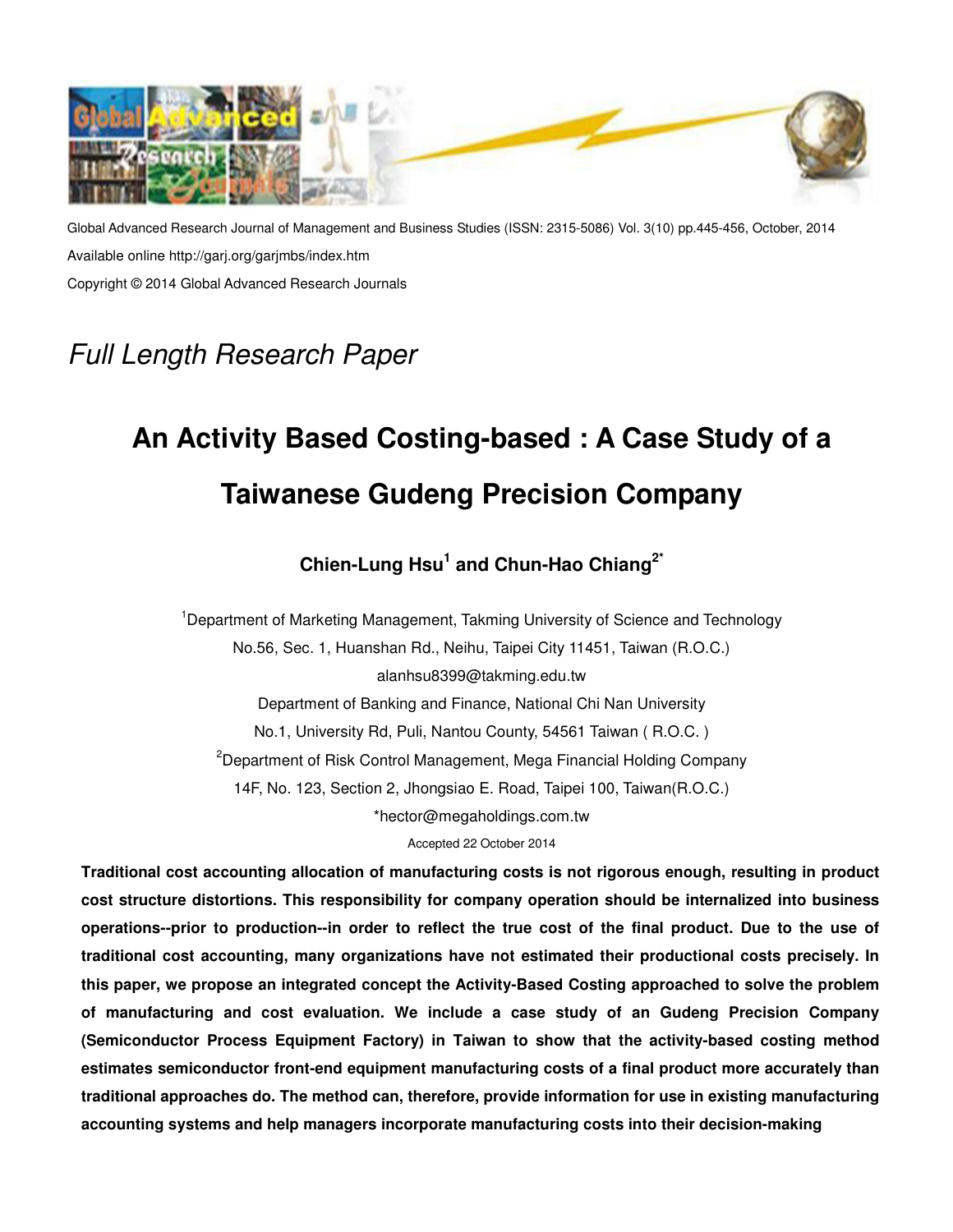#### **processes.**

**Keywords:** Activity-Based Costing, manufacturing cost, Semiconductor Process Equipment Factory

#### **INTRODUCTION**

Presently, the semiconductor manufacturing industry has been growing at a moderate pace in Taiwan. Both the OEM of semiconductor manufacturing industry outputting value of 15,987 billion in 2012 (accounting for 73% of the world) and IC packaging testing industry were the world's first. In the TSMC(Taiwan Semiconductor Manufacturing Company) and UMC (United Microelectronics Corporation) of semiconductor manufacturing company, there were more than 60% of the global market share ranking the global IC manufacturing championship(SIPO ,2012). From this reason, the Gudeng Precision Company (Semiconductor Process Equipment Factory, SPEF) were benefited from the semiconductor manufacturing industry.

The process of IC chip manufacturing was mask circuit from wafer in wafer lab. In method of oxidation, diffusion, CVD, etch, ion implantation, the components of the circuit on the wafer were produced. Through completion of the wafer testing, packaging and other steps, the IC chip will be finished (Figure 1). Because the IC circuit design is a layered structure, A complete integrated circuits were repeated through the step of several mask input, graphics production, and the formation of lines. In this research, The Gudeng Precision Company of main production were Photo mask case and Mask package shipping box. The IC chip was placed in the Photo mask case for the process of transportation and storage to maintain its cleanliness protected against air dust pollution and electrostatic damage. Finally, The IC chip would improve its yield under the lithography process.

The Photo mask case was made of ether ketone thermoplastic material from Victrex plc., LTD. The Photo mask case is used to generate from High Performance Engineering Plastics and Specialty Compound **by**  Asiatech Co., LTD. Due to the expensive raw materials, there are two reason for this research: (1)There has been increasing concerns of rising cost during the past decade. There are no record statics on the profit margin of the SPEF.It is only slightly higher compared to other manufacturing industries.

The traditional cost of the product is divided into direct materials (such as wafers), direct labors (for example, the production line operator) and manufacturing costs (such as depreciation, utilities, rent, etc.). The cost of direct materials and direct labors can be directly attributable to individual products. The manufacturing cost is based on a simple ratio allocated to the product. Under the rapid progress of semiconductor manufacturing technology, The more wafer process (such as 6-inch, 8-inch, 12-inch ) is complex, the more cost of the products is sophisticated. The cost of the product has been distorted. Surprisingly, there has been no formal methodology for estimating the product costs in the SPEF in Taiwan. As a result, the actual product costs are unknown. The management specifies the product costs and selling prices of each product based on their experience and competitor's strategies. The factory would change the prices of the products often to compete with its competitors. Therefore, a more accurate costing system is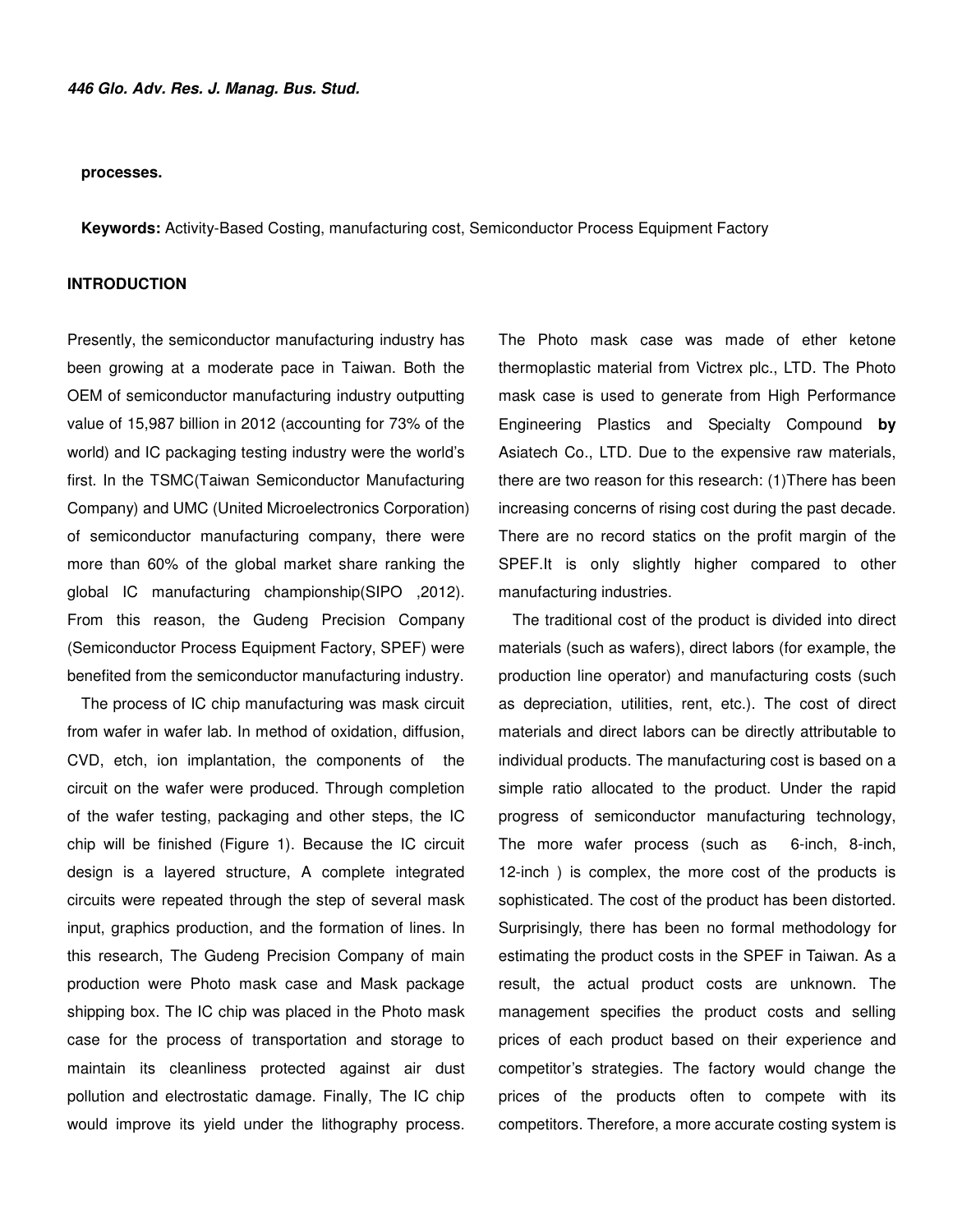needed for estimating product costs in this industry.

Activity-based costing (ABC) is an accounting technique that allows an organization to assign costs to products based on the resources they consume. It recognizes the causal relationship between cost drivers and cost activities by measuring the cost and performance of process-related activities and cost objects (MacArthur,1996).ABC has been implemented successfully in various service and manufacturing industries. In the major book manufacturing firm, this industry can effectively apply cost to activities of the planning process for each individual job as a direct cost, rather than an indirect one(Walker et al,2000). The ABC measurement which can measure the treatment activities more precisely(Tsai and Hung,2009) The main motivation for a company to implement ABC is the need for reliable cost information.Cost accounting literature has argued that traditional cost accounting systems are obsolete in a new environment characterized by modern production technology; ABC has been offered as a solution (Cooper & Kaplan,1991) . ABC systems differ from traditional costing systems in how they are able to model the use of all resources in all the activities performed by these resources, and then link the cost of these activities to products (Hundal,1997;Park &Simpson,2008). In the ABC system, costs are traced by activities across departments or cost centers(Cao et al, 2006;Lin et al, 2007). ABC provides information about a product's cost based on the resources used in its production(Kee & Matherly,2003). The causal relationship between products and customers that consume resources is determined by tracing the cost of the factor (cost driver) that is caused by (or correlates highly with) a product's or customer's use of an activity's resources(Kee & Schmidt, 2007) . Traditional cost accounting methods do not accurately reflect the

contributions of indirect costs to individual activities. Instead, they pool all indirect costs and allocate them to various products (services) in proportion to product (service) volume or direct costs( Kee, 1995). ABC solves this problem by estimating the cost of the activities that consume resources and by linking these costs to the products (services) that are provided(Cao et al, 2006;Lin et al, 2007). ABC products provides a better estimate of product cost as well as the cost of the individual activities used in its production (Kee, 1995). Surveys and interviews with managers who use ABC indicate that it is used to support a wide range of economic activities, such as environmental management (Tsai et al, 2009) and other activities in the environmental field. A detailed cost assignment view of ABC is shown in Figure. 2 (Tsai,2010). ABC focuses on the accurate cost assignment of overheads to products. In the cost assignment view, the assignment of costs through the ABC method occurs in two stages: At the first stage, resource costs are assigned to various activities by creating resource drivers. Each type of resource traced to an activity becomes a cost element of an activity cost pool. An activity cost pool therefore represents the total costs identified with an activity or activity center, which is usually clustered by function or process. At the second stage, the costs in each activity cost pool are allocated to cost objects by an activity driver which is used to measure the consumption of activities by the cost objects.

Previous studies have shown the feasibility of using the ABC in both service and manufacturing environments (Helmi,1991). However, most of the studies discussed benefits and implementation of the ABC in general. Only a few of these studies use real cost data to examine the difference between the ABC and the traditional costing system in a manufacturing environment. Furthermore,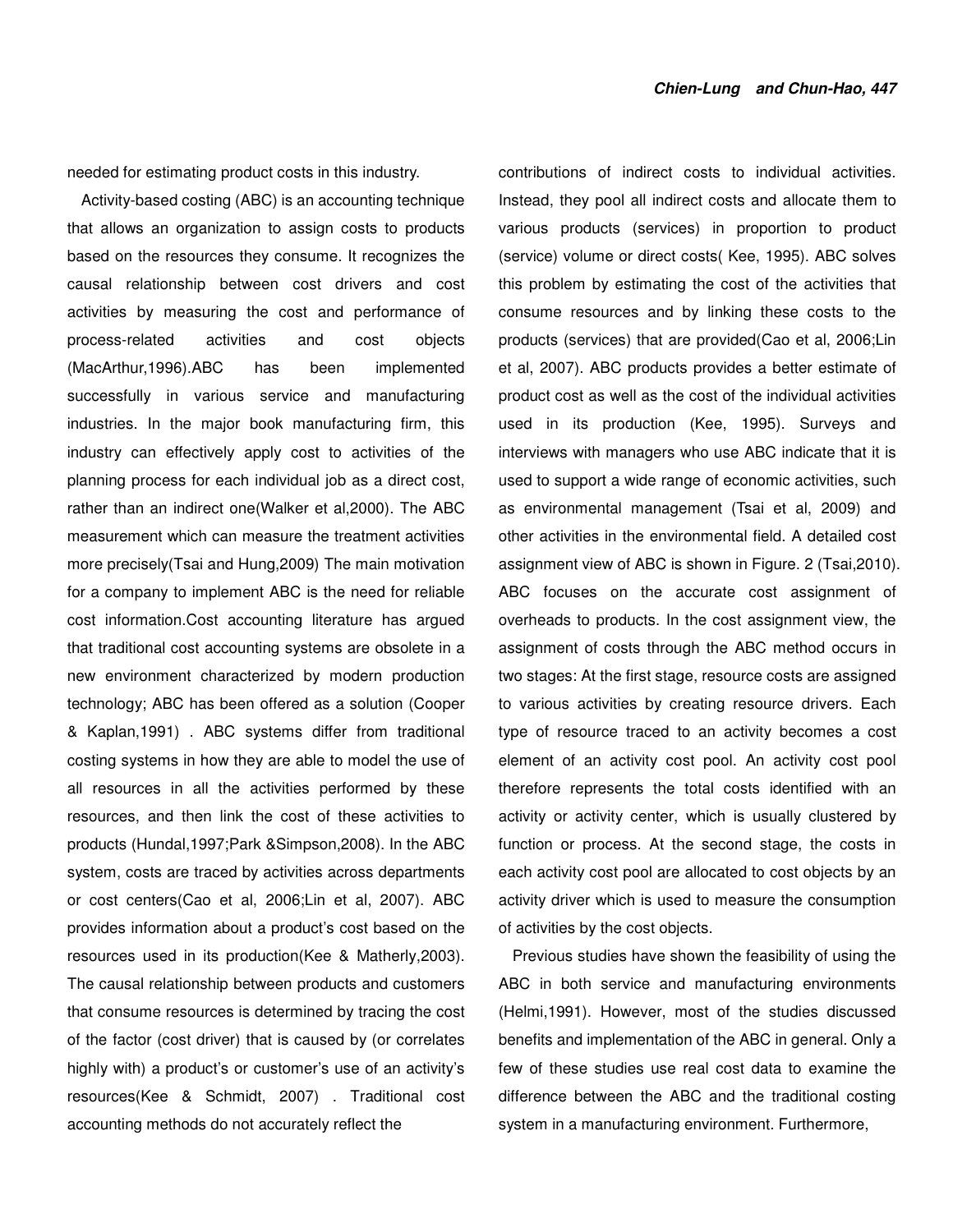

**Figure 2.** Detailed cost assignment view of ABC.

there has been no study in the application of the ABC to a SPEF . The primary objective of this research is to investigate the feasibility of applying ABC to a SPEF. A semiconductor services factory has been selected because its demand has been rapidly increasing during the past decade. Moreover, there has been widespread concern of high competition and rising costs, and its unique characteristics (for example, shape, size, component, color, etc.) make for a special challenge. As mentioned earlier, there has been no formal methodology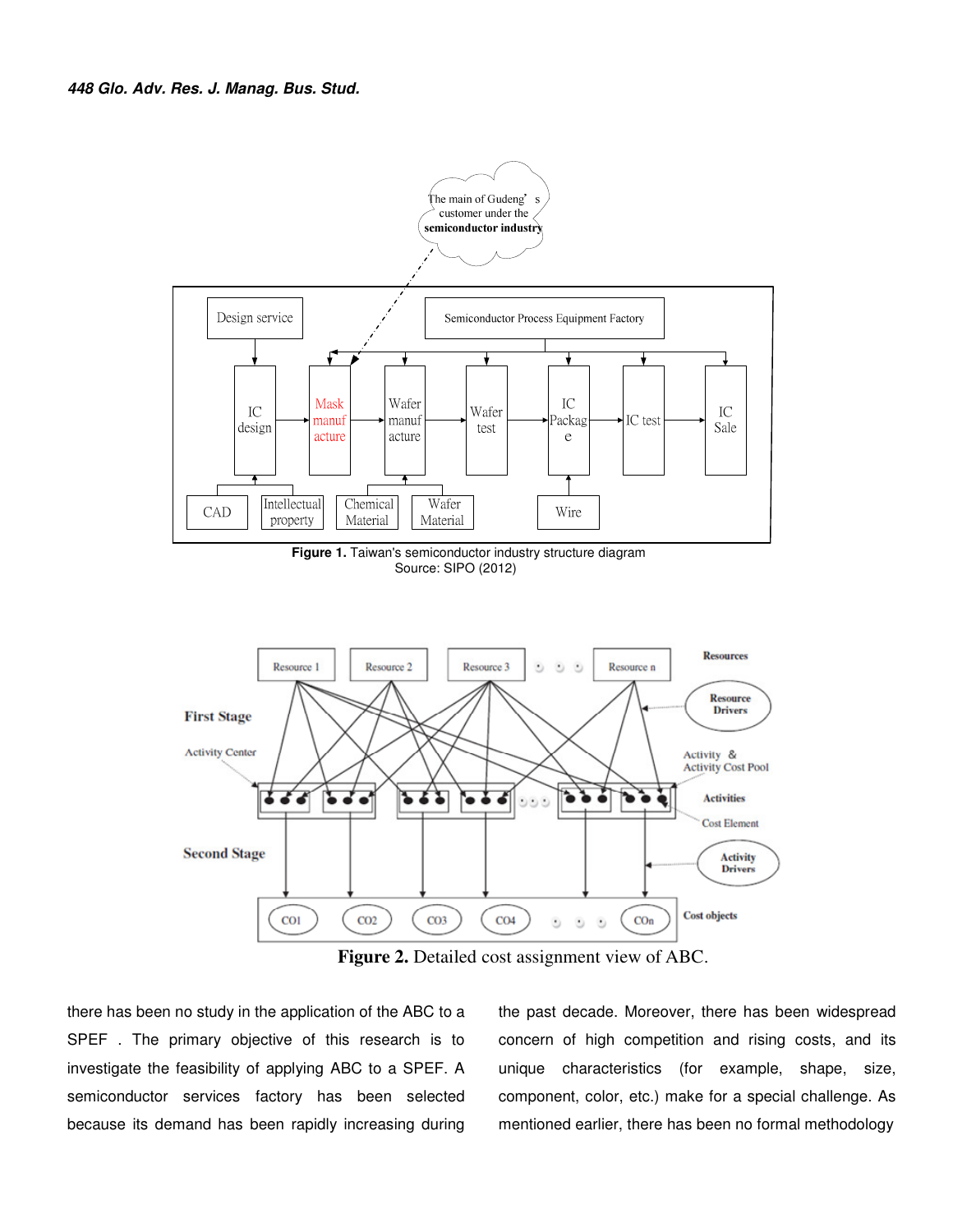

**Figure 3.** Analysis of the SPEF cost.

|  | Table 1. Costs of Selected Products at the SPEF Using the Traditional Costing Method (December, 2012) |
|--|-------------------------------------------------------------------------------------------------------|
|--|-------------------------------------------------------------------------------------------------------|

| <b>Product</b>             | <b>Photo mask</b><br>cases | <b>Reticle</b><br><b>SMIF pods</b> | Mask<br>clearners | Wafer<br>cassetles | <b>Wafer shopping</b><br>boxes |
|----------------------------|----------------------------|------------------------------------|-------------------|--------------------|--------------------------------|
| Amount(number of units)    | 7,526                      | 6,272                              | 6,859             | 7,243              | 7,460                          |
| Sales(\$)                  | 368,407                    | 291,270                            | 286,561           | 285,812            | 278,719                        |
| Direct material(\$/unit)   | 33.63                      | 32.13                              | 29.14             | 28.65              | 27.84                          |
| Direct labor(\$/unit)      | 6.3                        | 5.67                               | 4.97              | 4.12               | 3.76                           |
| Total direct(\$/unit)      | 39.93                      | 37.8                               | 34.11             | 32.77              | 31.6                           |
| Indirect material(\$/unit) | 3.12                       | 2.98                               | 2.56              | 2.15               | 1.87                           |
| Indirect labor(\$/unit)    | 2.78                       | 2.65                               | 2.13              | 1.98               | 1.76                           |
| General overhead(\$/unit)  | 3.12                       | 3.01                               | 2.98              | 2.56               | 2.13                           |
| Total indirect(\$/unit)    | 9.02                       | 8.64                               | 7.67              | 6.69               | 5.76                           |
| Unit cost(\$/unit)         | 48.95                      | 46.44                              | 41.78             | 39.46              | 37.36                          |

for estimating the product costs in a SPEF. Consequently, the actual product cost, which is the most essential information for pricing strategy, is unknown. For this reason, the ABC system is needed to improve the product costing/pricing.

#### **METHODOLOGY**

This research is concern with the development of a proper

ABC model for the SPEF. There are four main steps in accomplishing this research. First, the product, process, and current cost system of the SPEF must be studied and analyzed. Second, a suitable ABC model must be developed and implemented at the factory.Third, a comparison between the current costing system and the ABC system has to be made. Finally, the benefits and obstacles in the application of the ABC system in the SPEF must be analyzed.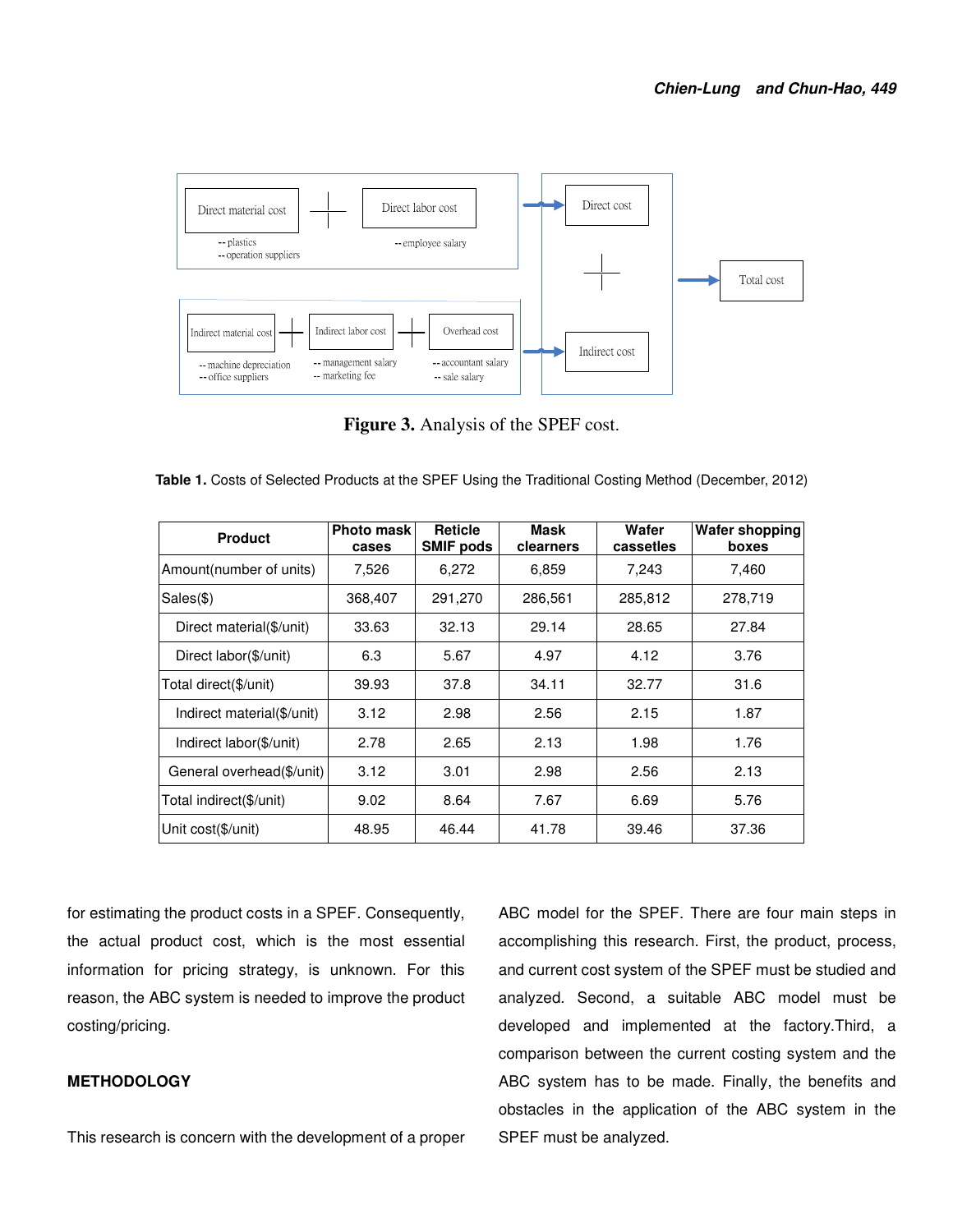| <b>Costing item</b>                | <b>Costing driver</b>               | <b>Photo mask</b><br>cases | <b>Reticle SMIF</b><br>pods | <b>Mask</b><br>clearners | wafer<br>cassetles | wafer<br>shopping<br>boxes |
|------------------------------------|-------------------------------------|----------------------------|-----------------------------|--------------------------|--------------------|----------------------------|
| Direct material                    | amount of<br>usages                 | 21.56                      | 18.43                       | 20.32                    | 22.12              | 22.12                      |
| <b>Direct labor</b>                | labor time(hr)                      | 5.02                       | 4.89                        | 4.56                     | 5.13               | 3.23                       |
| Depreciation                       | machine time                        | 0.78                       | 0.67                        | 0.67                     | 0.78               | 0.68                       |
| <b>Fabricate</b>                   | number of setup                     | 0.23                       | 0.21                        | 0.18                     | 0.23               | 0.21                       |
| <b>Transportation</b>              | number of ship                      | 0.18                       | 0.13                        | 0.21                     | 0.18               | 0.29                       |
| <b>Storage</b>                     | space                               | 0.05                       | 0.04                        | 0.03                     | 0.05               | 0.04                       |
| <b>Maintenance</b>                 | machine<br>time(hr)                 | 0.21                       | 0.18                        | 0.2                      | 0.21               | 0.18                       |
| <b>Accounting</b>                  | percentage of<br>$\text{ sale}(\%)$ | 0.19                       | 0.15                        | 0.17                     | 0.19               | 0.21                       |
| <b>Marketing</b>                   | percentage of<br>$\text{ sale}(\%)$ | 0.24                       | 0.22                        | 0.26                     | 0.24               | 0.23                       |
| <b>Research</b><br>&patent         | percentage of<br>sale(%)            | 0.41                       | 0.43                        | 0.44                     | 0.41               | 0.39                       |
| Human<br>resources                 | labor time(hr)                      | 0.15                       | 0.13                        | 0.14                     | 0.15               | 0.16                       |
| <b>Procurement</b>                 | percentage of<br>sale(%)            | 0.31                       | 0.28                        | 0.32                     | 0.31               | 0.3                        |
| <b>Environmental</b><br>protection | percentage of<br>sale(%)            | 0.02                       | 0.018                       | 0.02                     | 0.018              | 0.017                      |
| <b>Miscellaneous</b>               | labor time(hr)                      | 0.19                       | 0.15                        | 0.18                     | 0.19               | 0.21                       |
| Unit cost                          |                                     | 29.54                      | 25.928                      | 27.7                     | 30.208             | 28.267                     |

**Table 2.** Activity-Based Costing for a semiconductor services company

#### **The Company Background**

At this research, this company (SME) employed about 250 workers and focused on the semiconductor front-end lithography process equipment, parts sector, R & D photolithography process components. The Company of main production were Photo mask case and Mask package shipping box. The IC chip was placed in the Photo mask case for the process of transportation and storage to maintain its cleanliness protected against air dust pollution and electrostatic damage. In the market share of mask box products, The company provide the high-end masks carrier solutions for the TSMC company in the mask box products and become market leader in the world. Under the strategic superiority of the company's innovative service model, The company pays attention to the request of the complete supply chain of the world's semiconductor manufacturers, cooperation through

various successful development of high value-added products and technologies. In 2012 year, This company won many reward, such as National Quality Award , National Industrial Innovation Award, Innovation Research Award, and Taiwan Excellence Award.

 To better understand the company costs in general, an analysis and classification of the costs was made (Figure 3). There are two major cost components: indirect costs and direct costs. Indirect costs consist of indirect material cost (i.e., Mask Package , screws), indirect labor cost, as well as general overhead cost. Direct costs include direct material cost and direct labor cost.

#### **Traditional Cost System for the SPEF**

With respect to the traditional cost system for SPEF, the cost elements are broken down into direct and indirect costs. The direct costs are directly assigned to the product according to actual consumption rate. On the other hand,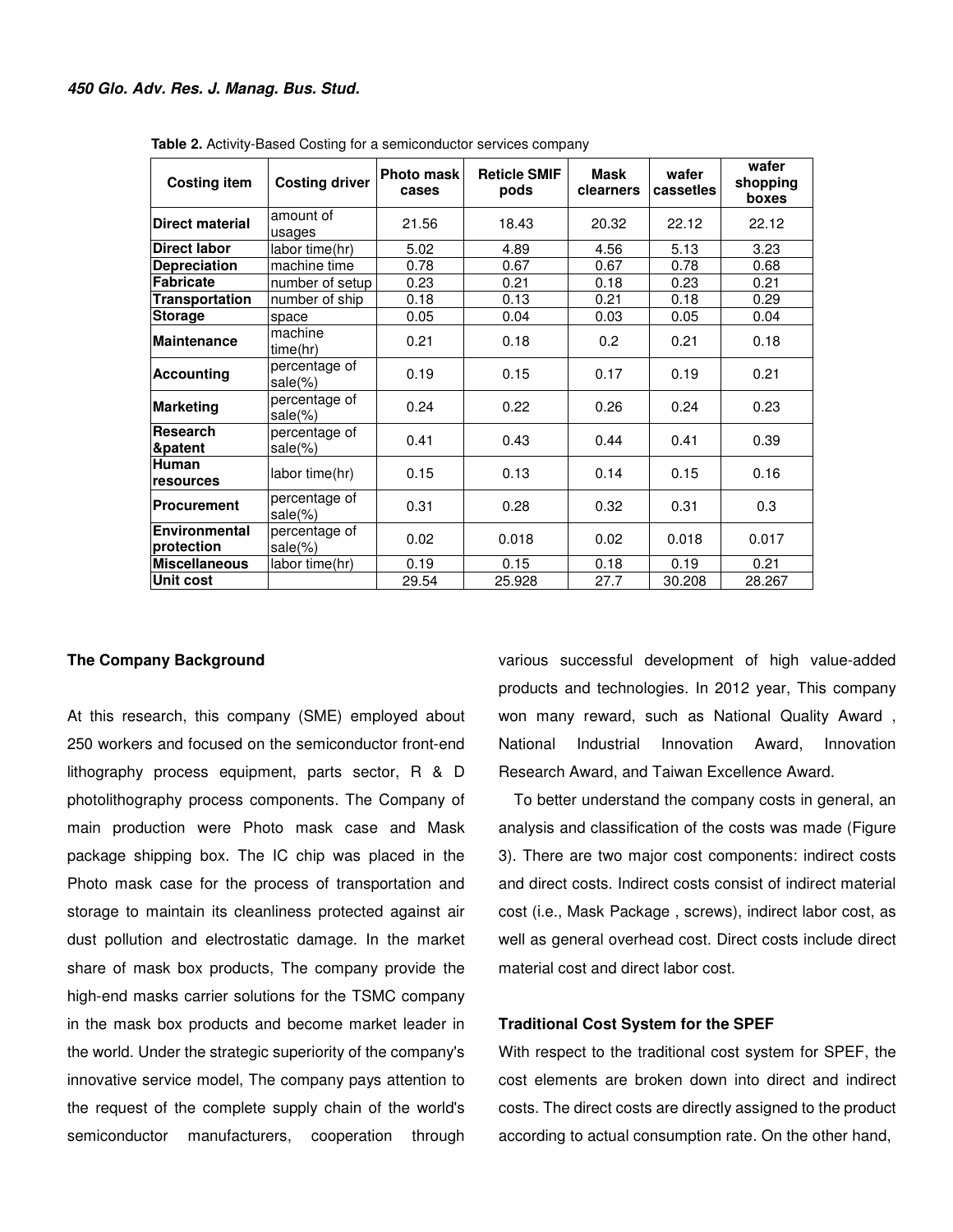**Table 3.** A Comparison between Activity-Based Costing and Traditional Costing System for the

| <b>Product</b>           | <b>Traditional cost</b> | $ABC($ \$) | <b>Difference</b> |       |  |
|--------------------------|-------------------------|------------|-------------------|-------|--|
|                          | system(\$)              |            | (\$)              | '%)   |  |
| <b>Photo mask cases</b>  | 48.95                   | 29.54      | 19.41             | 39.65 |  |
| <b>Reticle SMIF pods</b> | 46.44                   | 25.93      | 20.51             | 44.17 |  |
| <b>Mask clearners</b>    | 41.78                   | 27.70      | 14.08             | 33.70 |  |
| wafer cassetles          | 39.46                   | 30.21      | 9.25              | 23.45 |  |
| wafer shopping boxes     | 37.36                   | 28.27      | 9.09              | 24.34 |  |

semiconductor services company

**Table 4.** A Comparison in Profits between the ABC System and the Traditional Costing System for the

| <b>Product</b>           | sale Price<br>(\$/unit) |                   | Traditional cost system(\$) |                      | $ABC($ \$)        |                            |                      |
|--------------------------|-------------------------|-------------------|-----------------------------|----------------------|-------------------|----------------------------|----------------------|
|                          |                         | Cost<br>(\$/unit) | <b>Profit</b><br>(\$/unit)  | <b>Profit</b><br>(%) | Cost<br>(\$/unit) | <b>Profit</b><br>(\$/unit) | <b>Profit</b><br>(%) |
| Photo mask cases         | 50.21                   | 48.95             | 1.26                        | 2.51                 | 29.54             | 20.67                      | 41.17                |
| <b>Reticle SMIF pods</b> | 48.43                   | 46.44             | 1.99                        | 4.11                 | 25.93             | 22.50                      | 46.46                |
| <b>Mask clearners</b>    | 42.37                   | 41.78             | 0.59                        | 1.39                 | 27.70             | 14.67                      | 34.62                |
| wafer cassetles          | 40.67                   | 39.46             | 1.21                        | 2.98                 | 30.21             | 10.46                      | 25.72                |
| wafer shopping<br>boxes  | 38.97                   | 37.36             | 1.61                        | 4.13                 | 28.27             | 10.70                      | 27.46                |

semiconductor services company

the indirect costs are allocated to each product using sale values in cost application (as shown in Equation (1)). The cost per product is expressed as follows:

$$
UC_i = D_i + [\frac{TI}{TS} * \frac{TS_i}{N_i}] - -(1)
$$

Where  $\textit{UC}_i$  is cost per unit for product i (\$/unit) ;  $\text{D}_i$  is the amount of direct cost consumed by product i (\$); TI is total indirect cost per month (\$); TS is total sales (all products) per month (\$);  $\mathrm{TS}_i$  is total sales of product i per month  $(\$,); \mathbf{N}_i$  is amount of product i (number of units); and i is individual product. Based on the traditional cost system (Table 1), the cost of each product can be averaged to get the average cost per unit. Thus, the cost

per unit for Photo mask case (using Equation (1)) in this example is \$48.95: [\$37.32 + (266,111/1,510,769) × (368,407/7,526)]. The major problem in this approach is that it assumes that all products are alike (the indirect costs are equally assigned to each product based on sale values). This is an unreasonable assumption, because the resources (indirect costs) consumed by the product may vary significantly from product to product. This may lead to inefficiency in making decisions due to less accurate information.

#### **Application of Activity-Based Costing in the SPEF**

To improve the traditional costing system, the ABC system was adapted for this research (Figure 3). The cost per unit using the ABC system was calculated as follow: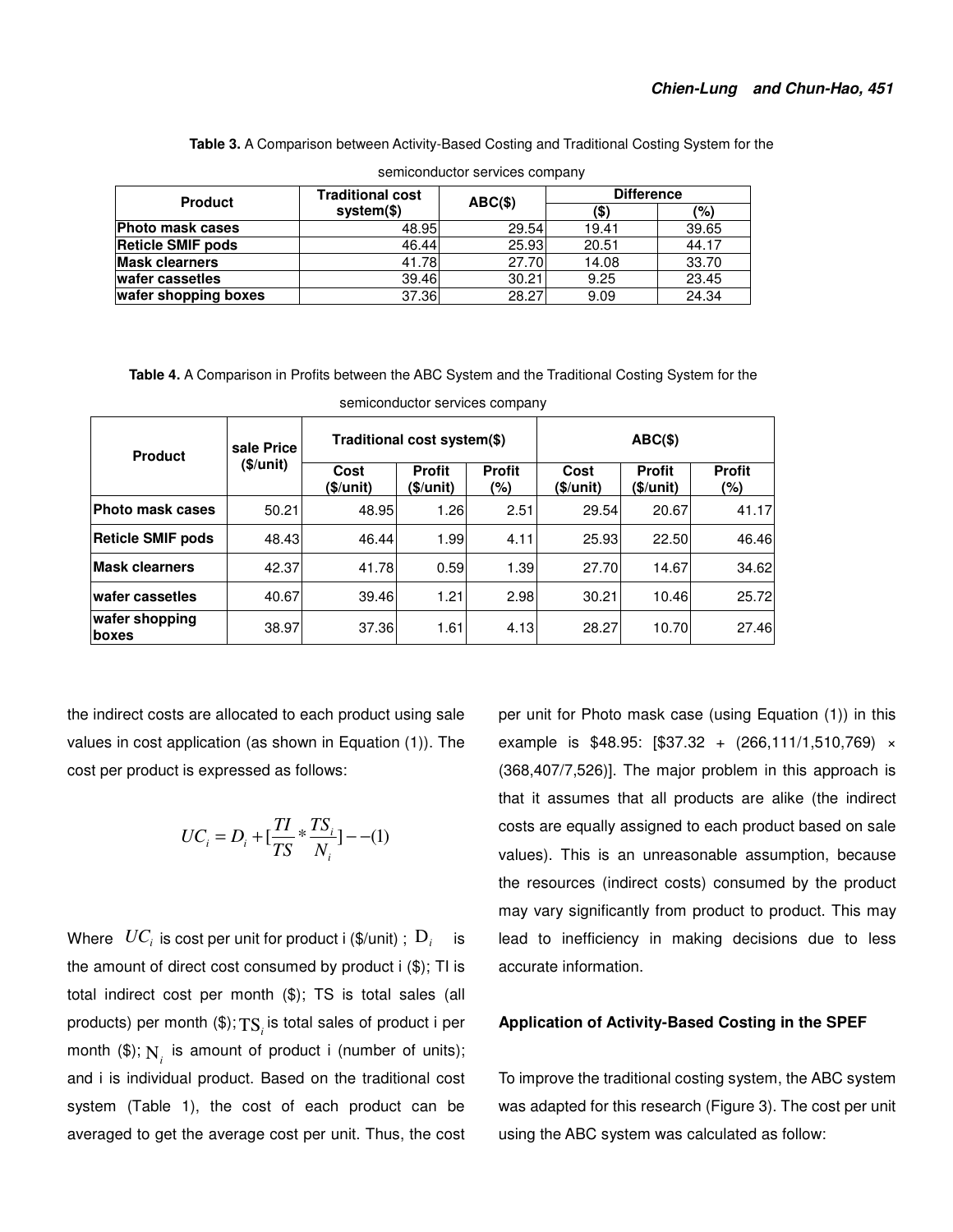$$
UC_i = \mathcal{L}_i + \mathcal{M}_i + \sum_{j=1}^{m} X_{ji} - (2)
$$

amount of direct labor cost consumed by product i (\$) ; is the amount of direct material cost consumed by product i (\$); ${\bf M}_i$  are costs associated with activity j assigned to product i (based on a specific cost driver, \$); j is individual activity,  $1, 2, 3, \ldots, m$ ; and i is individual product.

## **Implementation Procedure for Activity-Based Costing for the SPEF**

There are six steps involved in adapting the ABC system to the **SPEF** in this research. There are outlined as follows:

#### **Step 1. Identifying Products for Analysis**

The first step is to select the products for this analysis. The selection may be based on volume (high volume), financial impact (high cost, low profitability), special interest (new product), or variance measures (high variance from cost estimation). For the purpose of illustration, the top five products accounting for 78.45% of all sales are considered for this research. They are Photo mask cases, Reticle SMIF pods,Mask clearners,Wafer cassetles, and Wafer shopping boxes.

## **Step 2. Reviewing the Company's Financial Information**

Most of the needed financial information can be obtained

where  $_{UC_i}$  is cost per unit for product i (\$/unit);  $X_{ji}$  is the  $\frac{1}{L_i}$  as production operations, machine setup activities, and from the company's income statement, balance sheet, production reports and other materials. Yet, some information could be obtained by direct observations such transportation.

## **Step 3. Identifying and Classifying of Activities (Activities Analysis)**

All activities associated with the products are identified and classified. The activities are further categorized into direct activities and indirect activities. Direct activities are those that can be directly assigned and linked to the products. Indirect activities are those that are not directly associated with the products (i.e., administration, depreciation, etc.). To optimize decision making efficiency, the direct activities are further grouped into two major categories: direct labor (number of hours of operations) and direct materials (amount of plastics usages). This is because the labor and materials, altogether, account for more than 87% of the total cost.

#### **Step 4. Determining Operating Cost for Each Activity**

Once the activities are clearly identified, the operating costs are calculated for each activity. These costs should represent resource consumption by each activity.

#### **Step 5. Selecting the Cost Drivers**

Cost drivers are used to trace the cost of each activity to a product based on its consumption rate. As the indirect activities for operating the factory are identified, they are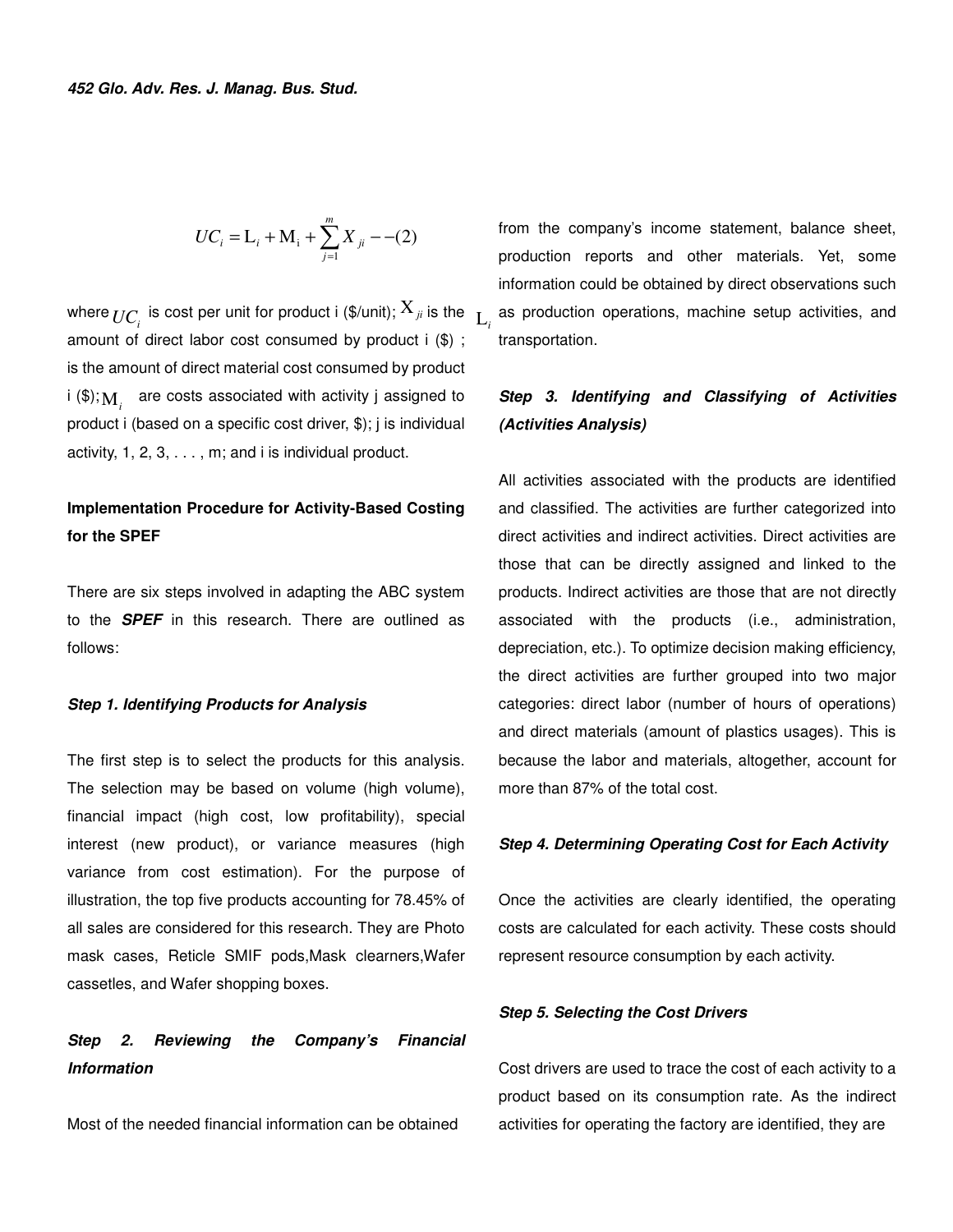linked to each product based on the activities undertaken to produce each of the specific products. For illustration, determining the cost of machine maintenance using the value of sales is an inappropriate method. A more accurate calculation can be obtained by using the actual number of machine hours in operation (operating time). This is because the more one uses a machine, the more maintenance, rental, and replacement one would require. In addition, direct labor hours are appropriate for applying costs of administration, professional fees, recruitment, and employee training, because these activities are associated with direct labor.

#### **Step 6. Calculating Product Costs**

Finally, all activities are traced to the products using different cost drivers in order to obtain the final costs.

#### **RESULTS**

Table 2 illustrates the cost per unit for the previously selected products using the ABC system. Only the major cost drivers (main activities) are presented in this table. With the use of the ABC method, the unit cost for the Photo mask cases, Reticle SMIF pods , Mask clearners , wafer cassetles , and wafer shopping boxes are \$29.54, \$25.928, \$27.7, \$30.208, and \$28.267, respectively. To discuss this in more detail, the cost per unit for Photo mask cases consists of the following major costing categories: direct material, direct labor, depreciation, Fabricate , transportation, storage, maintenance, accounting,marketing, research & patent ,human resources, procurement, environmental protection, and

miscellaneous for \$21.56, \$5.02, \$0.78, \$0.23, \$0.18, \$0.05, \$0.21, \$0.19, \$0.24, \$0.41, \$0.15,\$0.31,\$0.02 and \$0.19, respectively. As illustrated in the semiconductor services company example, various cost drivers can be chosen by applying indirect activities to the products under ABC as long as a cause–effect relationship is evident. Traditional costing, on the other hand, uses values of sales-related allocation based on amount of sales per month in its cost application.

A comparison between the ABC and the traditional costing system for the semiconductor services company is presented in Table 3. As expected, the costs computed by the two approaches are different. The costs under the ABC system are lower than the traditional cost system. The difference is most significant for the Reticle SMIF pods, showing a \$20.51 decrease (-44.17%).

With respect to the product pricing, the results indicate that the prices of all products are higher than their costs under the traditional costing system (Table 4). The profit margin is significant for wafer shopping boxes (4.13%) and Reticle SMIF pods (4.11%). However, the difference is only 1.39% (price of \$42.37, cost of \$41.78) for the Mask clearners and 2.98% for the wafer cassetles (price of \$40.67, cost of \$39.46). In other words, the factory obtains a profit from all products under the current costing system. With regards to the ABC system, the prices of five products are higher than their costs. Following the same trend as the traditional costing system, the profit margin is considerable for the Reticle SMIF pods (46.46%) and the Photo mask cases (41.17%).

Finally, the result of ABC analysis indicates that the material cost has the greatest influence on the cost structure. For example, the costs of Mask Package per product for Photo mask cases , Reticle SMIF pods , Mask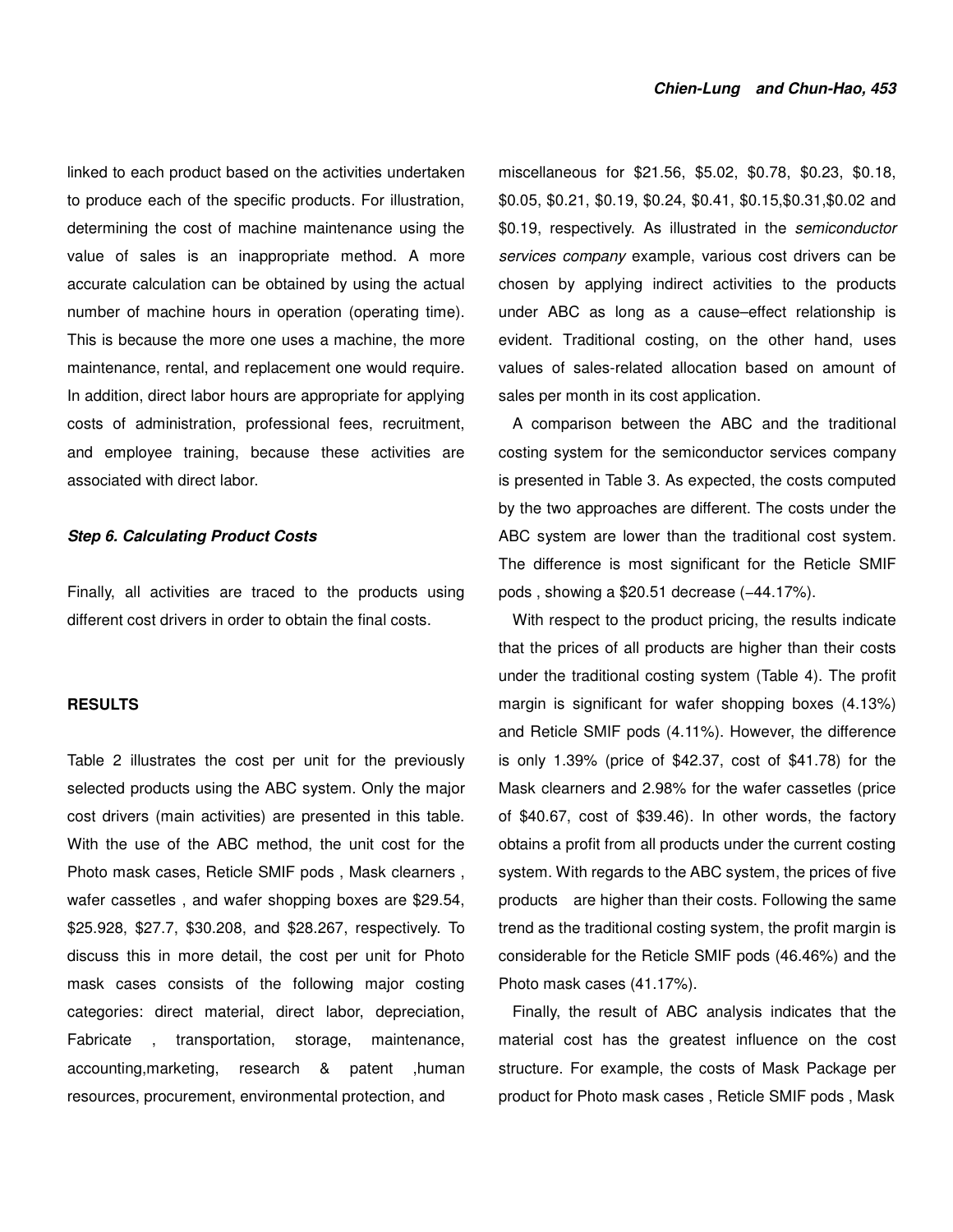clearners, wafer cassetles and wafer shopping boxes are 72.99 ,71.08, 73.36,73.23, and 78.25 of the total cost, respectively. In other words, the average cost of Mask Package material is about 73.78% of the total cost. In contrast, the indirect cost has the least impact on the overall cost structure, accounting for 17.55% of the total cost. Clearly, the first priority should be concerned with cost reduction by minimizing the cost of Mask Package.

#### **DISCUSSIONS AND MANAGERIAL IMPLICATIONS**

The semiconductor services company has the capacity and capability of producing many kinds of products, but it is unsure what products and quantities it should produce in order to become more profitable. Currently there are many products that are overpriced (Photo mask cases , Reticle SMIF pods , Mask clearners, wafer cassetles and wafer shopping boxes ). Based on this research, the factory seems to obtain a profit from Photo mask cases , Reticle SMIF pods , Mask clearners, wafer cassetles and wafer shopping boxes. The most significantly overpriced item is the Reticle SMIF pods , at 46.46% above the current selling price. Another highly profitable item is the Photo mask cases, at 41.17% above the selling price. For a particular example, the cost of the Reticle SMIF pods using the traditional costing system is \$46.44, whereas the cost using the ABC is \$25.93.

With the actual price being \$48.43, the factory will gain more profit using the ABC system, and the customers will be at a disadvantage. However, competitors can take advantage of the factory's poor decisions based on inaccurate cost information (higher than actual) by reducing the price of the Reticle SMIF pods to make it more appealing to customers. This means that the factory

will likely not be as competitive and will lose their business. A significant lesson learned from this research is that the allocation of sales can distort product costs by shifting the activity costs involved with relatively low sale values to those with high sale values. The problem worsens when the lower sale value products are small in number and production runs must be set up frequently, whereas the higher sale value items involve long running times, infrequent setups, and are considered standard products that require no special handling or attention. Producing these low-volume products means that the time that could be used for processing a value-added activity must be used to set up a non-value-added activity, consequently causing the manufacturing overhead to rise.

In addition, by applying ABC, the factory can identify non-value-added activities that consume resources without adding value to the products. This assists management in effectively reducing costs by focusing on the non value- added activities. The identification of the non-value-added activities occurs through this process with a clarity that allows management to eliminate them and, at the same time, delivers the products to the customers with greater efficiency. For illustration, methods studies and ergonomic principles should be applied to reduce or eliminate the non-value-added activities, such as setups, idle time, and preparation. For a specific example, the number of machine setups may be reduced by better production planning. The operator's idle time can be reduced by proper line balancing. At the same time, the useless scrap can be reduced by better production design and appropriate sawing techniques.

There are numerous challenges in implementing the ABC system in a manufacturing environment. First, collecting the data needed to establish the ABC system is time consuming and expensive. For example, in order to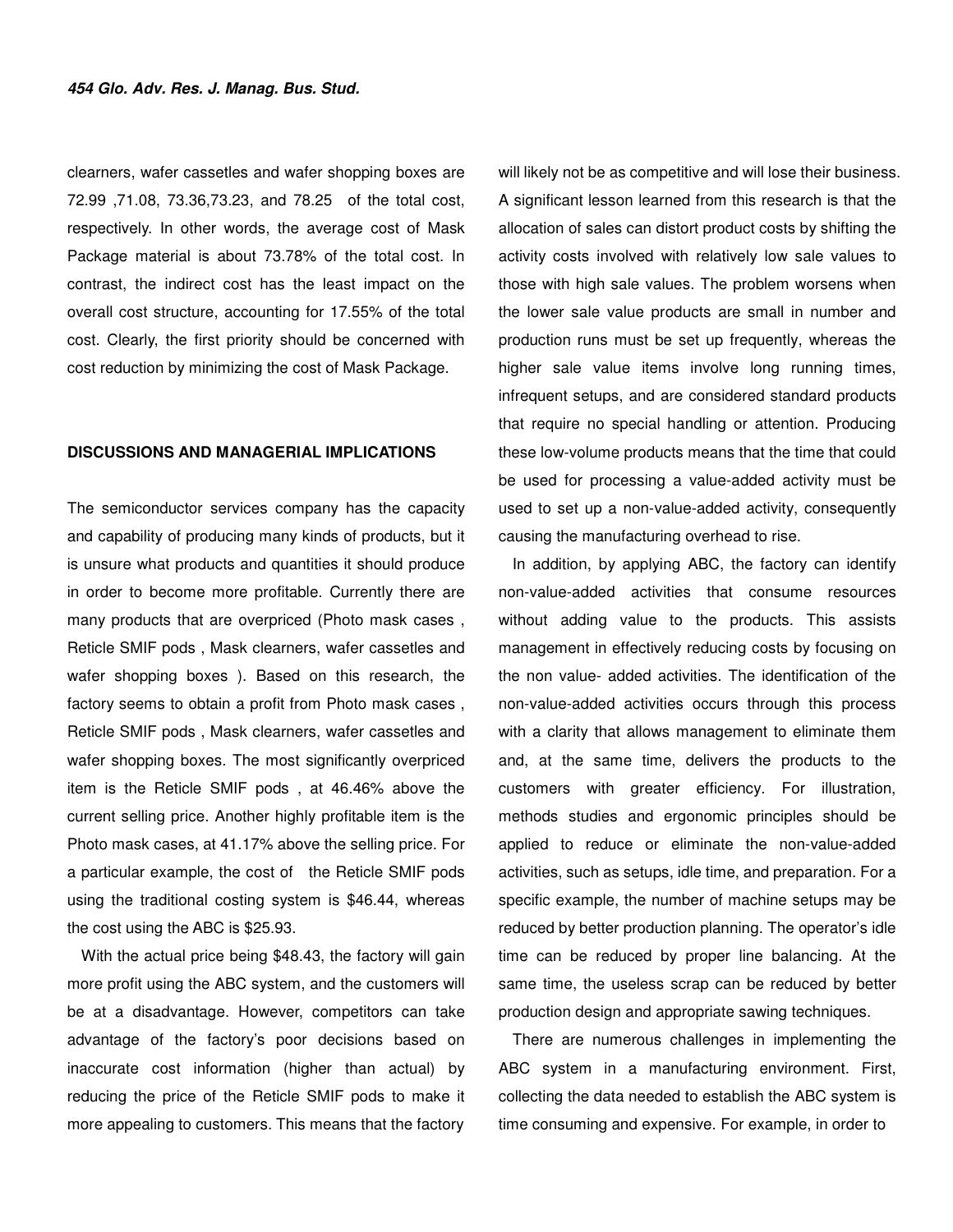determine the labor cost for the Mask clearners , it takes around 250 h to determine the processing time in each production task. The ABC system is much more complex in detail than the traditional cost system, because costs are allocated to different activity pools that are further broken down into several separate activities. This requires detailed analysis of financial accounting records, as well as diligent observations to identify and gather costs and other information regarding specific activities. Also, the statistical analysis (i.e., sampling techniques, concept of estimation, and numerical descriptive measures) required to allocate costs is much more complex for the ABC system. For instance, the sampling technique is employed to identify the method of data collection for determining standard time in production processes. The major advantage of the ABC method lies in a more accurate cost computation, especially in situations in which product diversity is important and in which the indirect costs represent an important proportion of the total cost. Although the indirect cost, which has the most impact on the ABC approach, accounts for only 17.65% in the semiconductor services company, its trend will be steadily increasing. This is because the semiconductor services companies have been constantly changing from labor orientation to high-technology manufacturing environments. As discussed by Ruhl and Bailey (1994), in a business environment characterized by high technology, overhead cost is a large percentage of the total manufacturing cost.

#### **CONCLUSION**

As discussed in this article, the ABC system provides more accurate product costing information than a traditional costing system (Park & Simpson, 2008;

REZAIE et al, 2008). The ABC model has decided to acquire a new type of equipment/technology to improve a process and deliver a superior performance to its customers, and suppose that this change requires in turn the acquisition of one or more individual competencies (Cannavacciuolo et al,2012). It also provides insight into the product cost structure. Furthermore, it allows managements to identify costly and unprofitable products. Once the costly products are identified, other industrial engineering techniques can be applied to either reduce or eliminate the non-value-added activities for such products. This integration might offer significant opportunity for cost reduction. However, the ABC system is a time-consuming, labor-intensive process, and its success depends on the total participation of every unit in the organization. Managers who recognize the need for the ABC may be apprehensive of the changes brought by a new system and may resist that change. In such cases, organizations may miss out on significant improvement opportunities.Therefore, it is important to consider the phenomenon of resistance to change by individuals and organizations in the context of the ABC. All in all, it should be acknowledged that the ABC system is a useful tool for better management of the business. It would be an important aid in making management decisions, particularly for improving pricing practices by making costing more accurate. Thus, it can play a significant role in a factory's success.

#### **REFERENCE**

- Cao P, Toyabe S, Kurashima S, Okada M, Akazawa K (2006). A modified method of activity-based costing for objectively reducing cost drivers in hospitals. Methods Inf Med 45 (4): 462-469.
- Cooper R, Kaplan RS (1991).Profit priorities from activity-based costing.